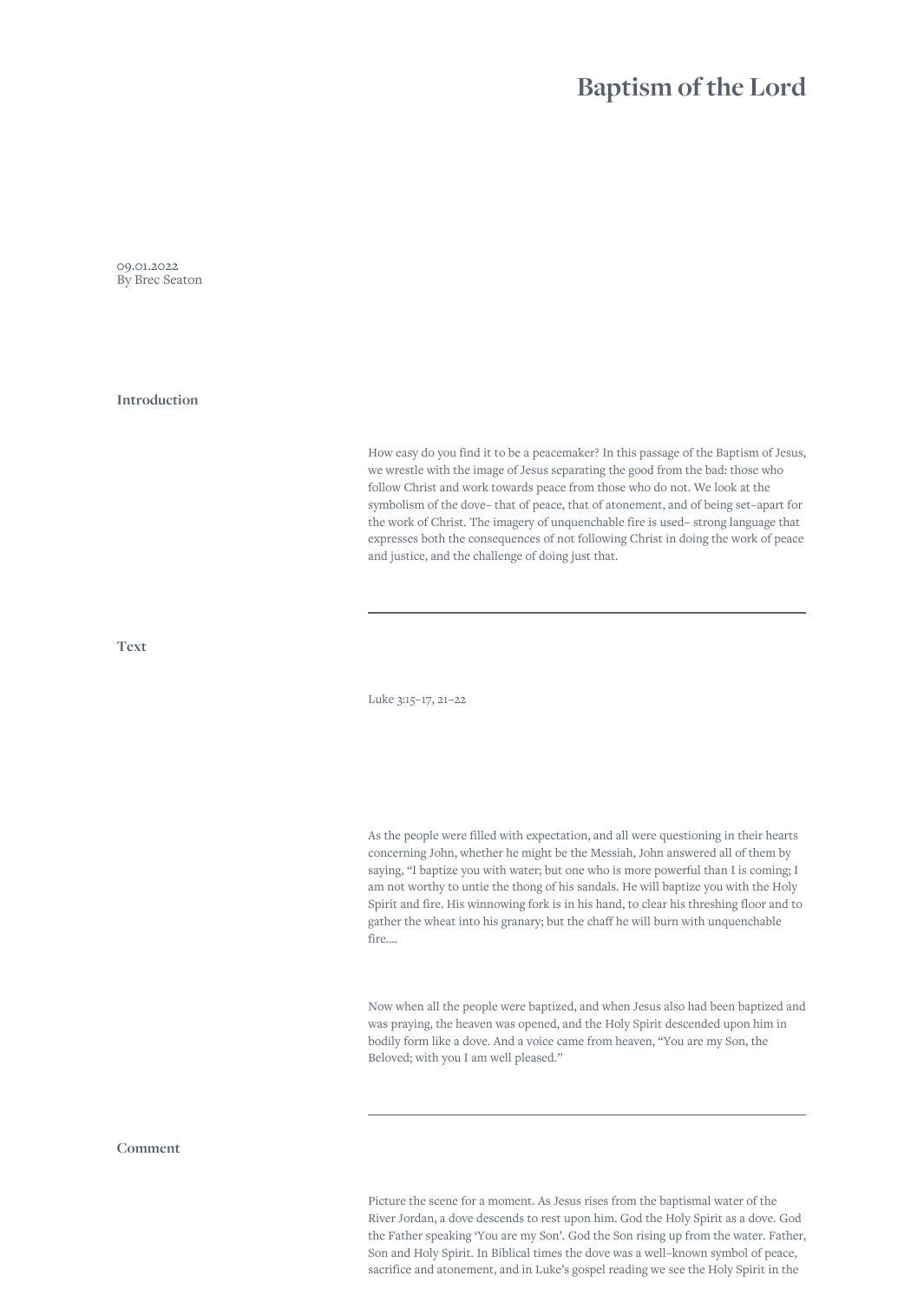form of a dove. John the Baptist tells us that Jesus will baptise with both the Holy Spirit and with fire – known for its ferocity and power. And in this is the tension: peace, atonement and fire. How do they live together? What roles do atonement and fire play in the pursuit of peace?

Earlier in this chapter, John the Baptist has told his listeners not to rely on their ancestry – their line of birth. He warns the crowd that any power that may come from the family line will not be of use in the Kingdom of God. Here, John the Baptist expands on this. He uses an image that would have been very familiar to the listener:

'His winnowing fork is in his hand, to clear his threshing floor and to gather the wheat into his granary; but the chaff he will burn with unquenchable fire.'

The winnowing process separates the valuable from the worthless. The chaff – the husk around the grain – must be removed in order to harvest the wheat. John is challenging his listeners to be worthy in their own right, for the chaff is of no value and will be burnt with unquenchable fire.

The illustration is of Jesus separating the good from the bad: those who follow Christ in peacemaking, and those who don't; those who seek to live a life of honour and self–sacrifice, and those who don't. It is an image of passing justice. In being a peacemaker, Jesus is tasked with calling out the injustice. Jesus seeks peace not by ignoring the wrong around him, but by addressing it. By taking a stand.

Peacemakers have a unique calling – to promote peace and reconciliation while at the same time calling out injustice and inequality. To be active in moving towards a situation that might, for a time, become messy and chaotic, as layers of misunderstanding, prejudice, discrimination and the dynamics of power become unravelled.

The dove is not only a symbol of peace, but also of atonement. At baptism we receive the forgiveness of Christ. In ancient times, the dove was used as a sacrifice in seeking to become right with God. All of us, at times, are guilty of wrong–doing and unhealthy thoughts. Of not treating one another with respect and dignity. Of not challenging the injustice we witness around us. Of not standing up for the rights of those weaker than ourselves.

Archbishop Desmond Tutu famously said: 'If you are neutral in situations of injustice, you have chosen the side of the oppressor. If an elephant has its foot on the tail of a mouse, and you say that you are neutral, the mouse will not appreciate your neutrality'.

For us to move towards peace, there needs to be a process within ourselves of stepping back and examining our own lives. Of considering our inner being, before stepping towards the one with whom we are at odds, or towards the injustice that we witness around us. This stepping back gives a space for reflection and consideration as to how we approach the other. In baptism we do just this: we consider our life before, we seek atonement for our wrong, and we commit to walk in the way of Christ. Baptism is a time of self–reflection before a new life begins.

This self–reflection is critical in our ongoing work of peace. In seeking justice, we need first to consider our own inadequacies, our own failings and the impact of these on others. To turn away from the wrong we have committed. To seek atonement. All are welcome and invited, through baptism, to follow Christ. To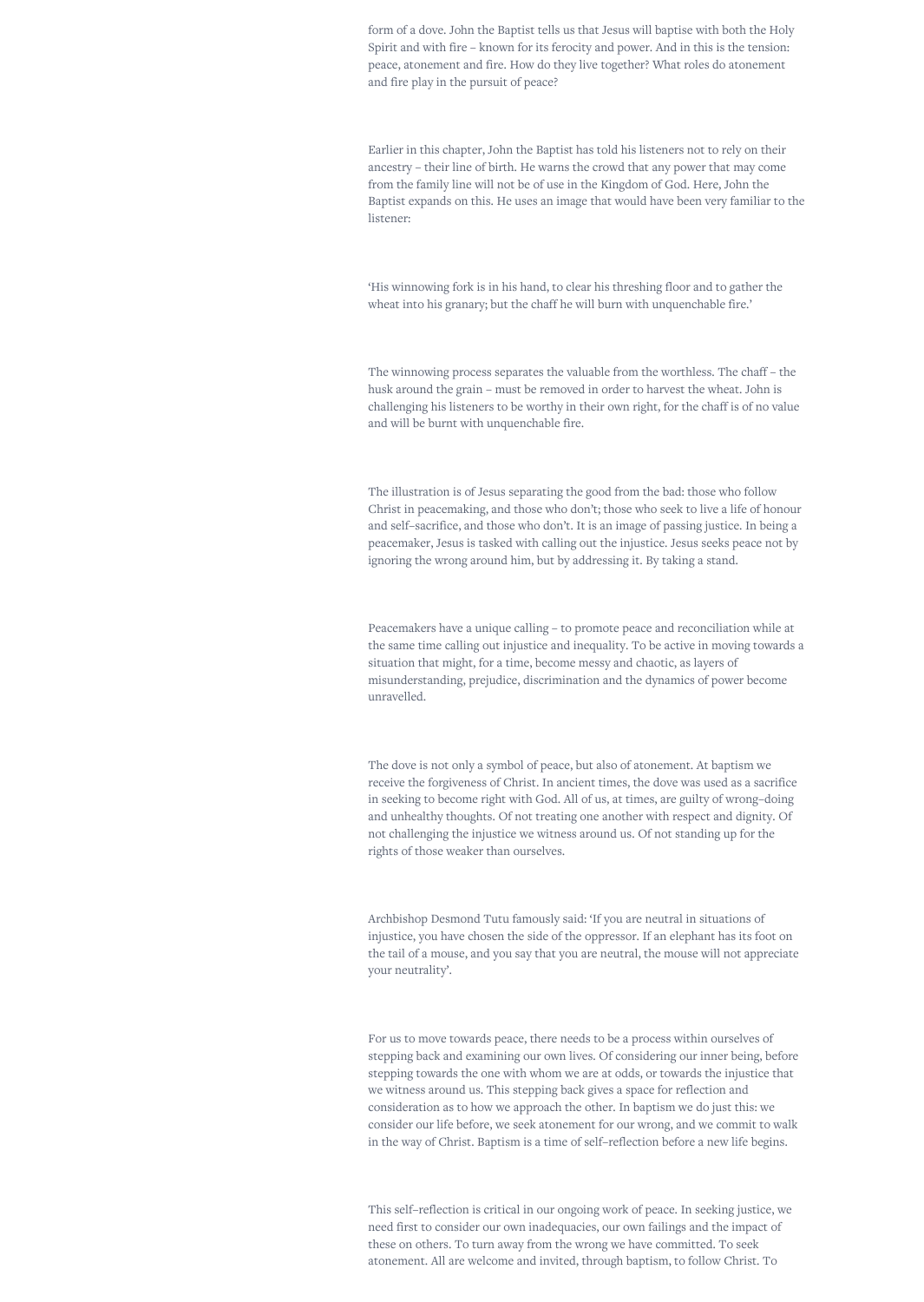commit to the way of becoming a peacemaker. Baptism 'symbolises a powerful moment of transition, of turning away from evil and towards God, trusting in Jesus Christ in the power of the Spirit. For an adult this will consciously be a moment of choosing to repent (turn again) and move to a new state of life'.\*

The dove is a powerful symbol of peace and penitence. The peacemaker seeks to be right with God – to look for the fire their own life, the areas which turn a blind eye to injustice that will treat another with indifference or prejudice. Fire is important in showing us our own failings, in order that we might turn again and again to our God, and so turn towards a place of reconciliation and peace.

In baptism we are set apart for Christ – to follow the lead of Jesus in pursuit of peace. The dove that brought back the olive branch to Noah, a sign that the flood waters were receding, is still a symbol of peace today. The phrase 'to offer the olive branch' is used today when we seek to move towards another in reconciliation. The dove, representing peace and atonement, looks towards the fire of injustice in the work of Christ.

\**All This For You, The Meaning of Baptism in the Methodist Church* (Methodist Publishing, 2004).

**Response**

In 1984 Bob Geldof saw the plight of those suffering from famine in Ethiopia. He acted, and the consequent single, 'Do they know it's Christmas?' sold 3 million copies in the first 5 weeks of its release. It is particularly poignant at this time of year, when we have just remembered the birth of Christ, and is a song that is still played today.

We are not all called to this 'big' stuff. We are all called to be the peace of Christ where we are today – in the conversations we have, in our relationships, in our work, in our play.

You are invited to find a quiet place to be still for a while.

What is the injustice you face today?

What is the injustice you see others around you face today?

What will be your role today in seeking peace and justice?